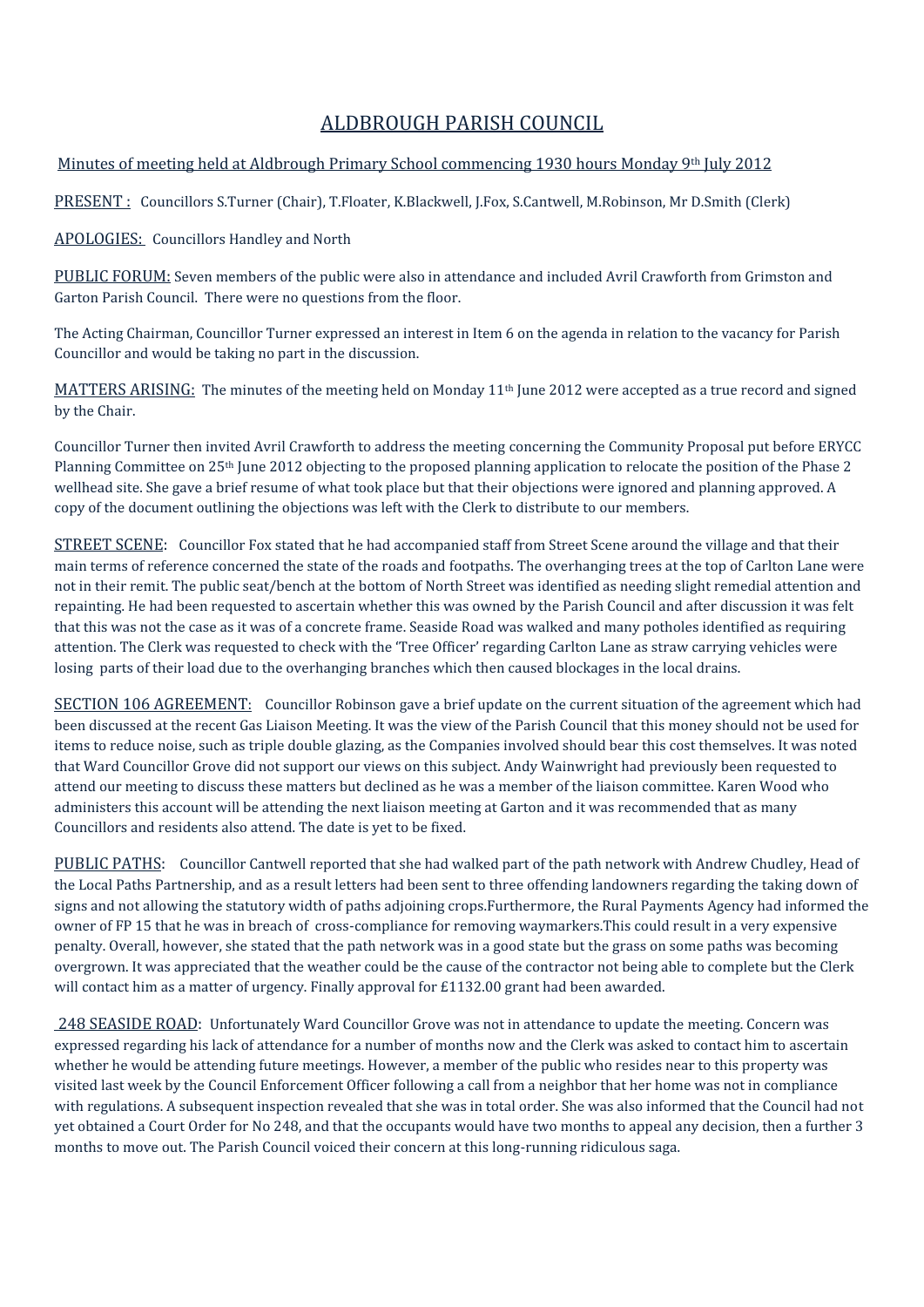VACANCY FOR PARISH COUNCILLOR: The Clerk stated that following his resignation in May, an advertisement had been placed on the web site, and Parish Notice Board inviting applicants to fill the post. Only two letters had been received, and one referred to a candidate who did not fully fit the criteria in relation to residency. The other applicant, namely Malcolm Turner was unanimously selected to fill this position.

PLANNING APPLICATIONS/DECISIONS: Councillor Fox outlined the following applications.

Change of office space to holiday accommodation at Tansterne Grange for Mr and Mrs Bulless. Full Planning Permission. Councillor Fox stated that he had been unable to decipher the actual plans which were quite simply unreadable. He had telephoned Planning at Beverley who were unable to supply better copies. However, he was categorically informed by Planning that there were no alterations for the outside structure and all was internal. In view of this it was agreed to offer no objection.

Application 12/02499/PLF was received by the Clerk this very date. Refers to demolition of existing dwelling and subsequent rebuild at 'Roseway' The Paddock, Carlton Lane for David Whincup. Councillor Fox would seek an extension and report further.

Previously the Parish Council had objected to 120/01876/TPLF which refers to a storage facility at SSE. At our previous meeting it was wrongly thought as part of Phase 2. The Parish Council still held reservations regarding the roof colouring but agreed to withdraw their original objections which the Clerk would pass on to Shirley Ross at Planning.

Alterations & extensions at 'Yaumati' 14 East Newton Road for Mr & Mrs Kirk approved with conditions.

Demolition of existing farmhouse and outbuildings at Daisy Farm, Church Street and following such demolition erection of new dwelling approved subject to conditions.

CORRESPONDENCE: The Crime Statistics for June were read by the Chairman who then invited PCSO Bainton to address the meeting on any further issues. The officer reiterated the telephone number 101 for people to call in the event of a non emergency. He also stated that there was to be a Police & Partner Forum at the village hall on Thursday 6<sup>th</sup> September between 1000 and 1200 hours. Councillor Fox reminded him that the problems caused by coaches obstructing the pavements and road near to the school were still prevalent.

PARISH ACCOUNTS: The Clerk stated that he was in the process of finalizing Internet Banking to enable an easier method of making payments and gave the following closing balances as at  $1<sup>st</sup>$  July 2012. Community Account £3852.68 CR -- Business Money Manager Account £7491.56 CR. -- Poorfields Charity Community Account £401.14 CR -- Poorfields Charity Business Money Manager £7555.83 CR.

Two invoices were presented for approval for payment. Vision ICT (web site) £166.80 and HAPS £278.90. Both approved.

#### ANY OTHER BUSINESS:

Councillor S.Turner had checked for flooding problems in the village following the heavy rain last Friday. The drains and dykes on Seaside Road were coping well and water was running freely. Only problem was at the dip on Carlton Lane where water was quite deep in the roadway. This did quickly drain away when the rain subsided. Councillor Robinson reiterated the need for this particular drain to be monitored and cleaned on a regular basis as it was an accepted fact of being too small.

Councillor Fox stated that he had contacted Mike Peeke regarding the white lines outside the surgery. He also stated that there were no anti-social behavior forms in the post office. Councillor Floater will remedy this.

Councillor Floater asked for Nick Moore to be added to the allotments waiting list. Mr Moore to email or write to the Clerk.

Councillor Robinson reported that the flashing light warning speeding drivers entering the village was still out of order and traffic continued to speed along this stretch of road particularly 0830 and 1800 hours. The grass verges in the village had not been cut recently and outside contractors had been called in to assist as most of the workforce had been packing sandbags in Goole.The play area on Carlton Drive was in need of cutting which he will monitor.